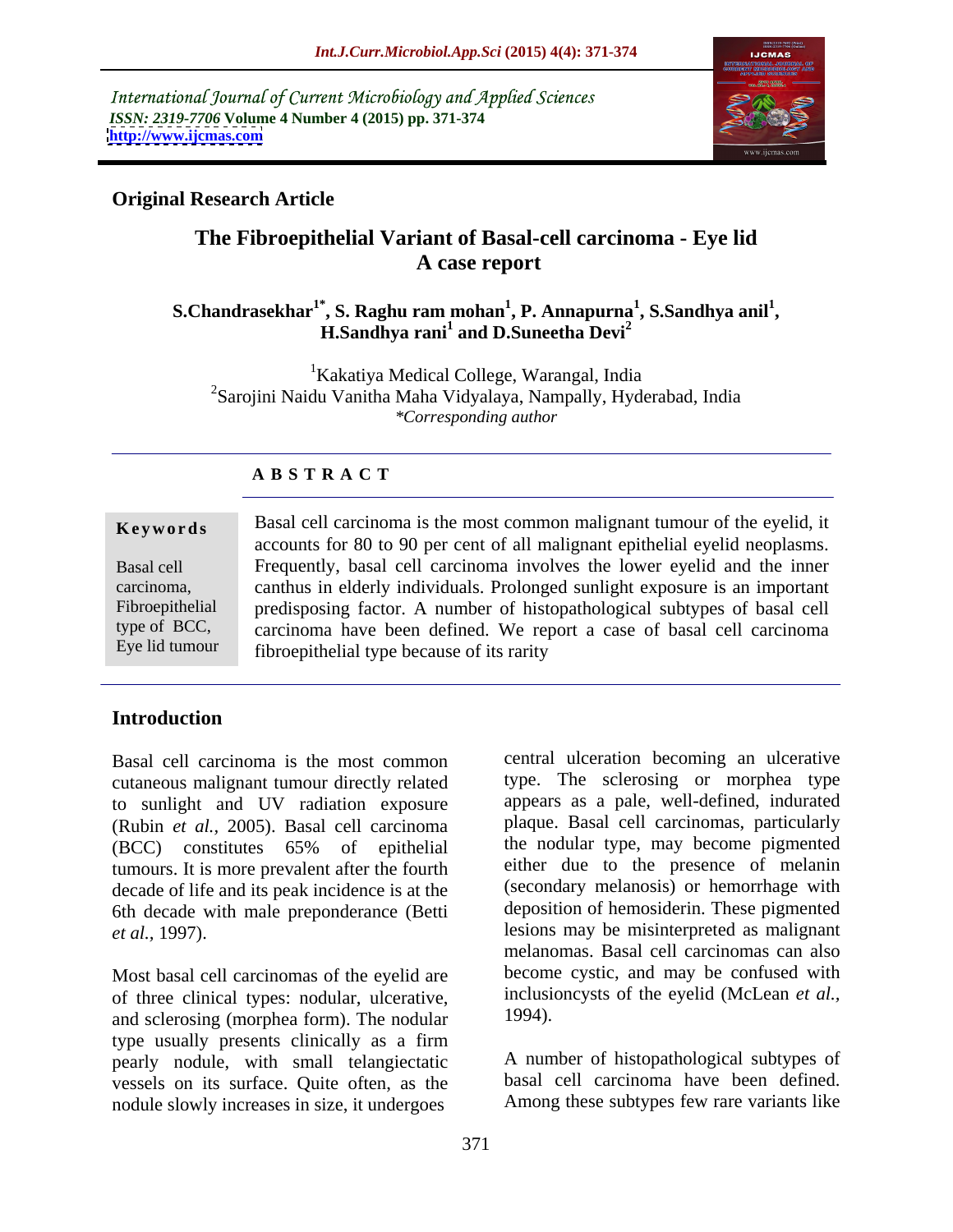pigmented basal cell carcinoma, ecrine fibroepithelioma of Pinkus, is characterized network within a reactive fibrotic stroma

The biopsy have single soft tissue piece with attached skin and hair measuring 1.5x1.0 cm. Skin surface of soft tissue piece show 2005; Foley and Mason, 1995). small nodules. The section (Fig. 2, 3) show sub epithelium zone having dermal High risks are mainly infiltrative and cells are mildly pleomorphic with round to oval in shape, hyperchromatic nuclei, and inconspicuous nucleoli. The diagnosis was basosquamous, keratotic, pigmented, given as fibro epithelial variant of basal cell carcinoma basing on architectural pattern

differentiation basal cell carcinoma, keratotic basal cell carcinoma fibroepithelial common for all types of tumour, are variant. Pathogenesis of these variants is basaloid cells with a thin pale cytoplasm unclear. An extremely well differentiated surrounding round or oval nuclei with a basal cell carcinoma, known as the rough granulated chromatin pattern. The by numerous anastomosing cords of well- characteristic by palisade arrangement and differentiated basaloid cells that arise from the surrounding stroma is often separated by the epidermis and proliferate as a delicate artificially creates slits, whereas the internal (Murphy and Elder, 1991). tumours originate in the epidermis and **Case report** cystic nodules or streaky projections A 60-Year old female patient presented with may be rare or multiple, intercellular bridges a nodule on lower lid of right eye with may also be present; these are less partially loss of vision and watery discharge significant than in squamous cell carcinoma. since eight months. On physical Most authors use two basic criteria in the examination revealed 1.5x1.0 cm nodule on creation of classifications of histological right eye with watery discharge (Fig. 1). types, the histological growth pattern and<br>There was no previous history of trauma at histological differentiation. Most authors site, diabetes, exposure to irradiation. The agree that the histological growth pattern is laboratory investigation was within normal of the greatest biological significance. limit. Classification based on the histological which look like the basal epidermis layer. The diagnostic histological features, peripheral borderline cell layers arrangement of cells is rather chaotic. Most invade the dermis in the form of solid or creating various growth patterns. Mitosis types, the histological growth pattern and histological differentiation. Most authors growth pattern is useful during the creation of concept of low risk and high risk types of BCC (Sexton *et al.,* 1990; Szabo *et al.,*

appendages, a malignant epithelium superficial types where as low risk group neoplasm disposed in strands, anastomosing include nodular type mainly. According to branching pattern interspersed with WHO (2006) and rosai (2004) Patterson connective tissue stroma. Individual tumour (2006) and Rippy (1998) predominantly six 2005; Foley and Mason, 1995). High risks are mainly infiltrative and to ten types i.e., nodular, superficial, infiltrative, micronodular, fibroepithelial, basosquamous, keratotic, pigmented, adenoid, sclerosing type.

and cytological features The present case fibroepithelial variant of **Discussion Example 3 CO Example 3 CO EXECUTE: EXECUTE: EXECUTE: EXECUTE: EXECUTE: EXECUTE: EXECUTE: EXECUTE: EXECUTE: EXECUTE: EXECUTE: EXECUTE: EXECUTE: EXECUTE: EXECUTE: EXECUTE:** BCC is an epithelial malignant tumour with early diagnostics based on the good a low malignant potential, consisting of cells knowledge and timely organized andbasal cell carcinoma (BCC) is relatively frequent disease which is regularly diagnoses at the outpatients practice. The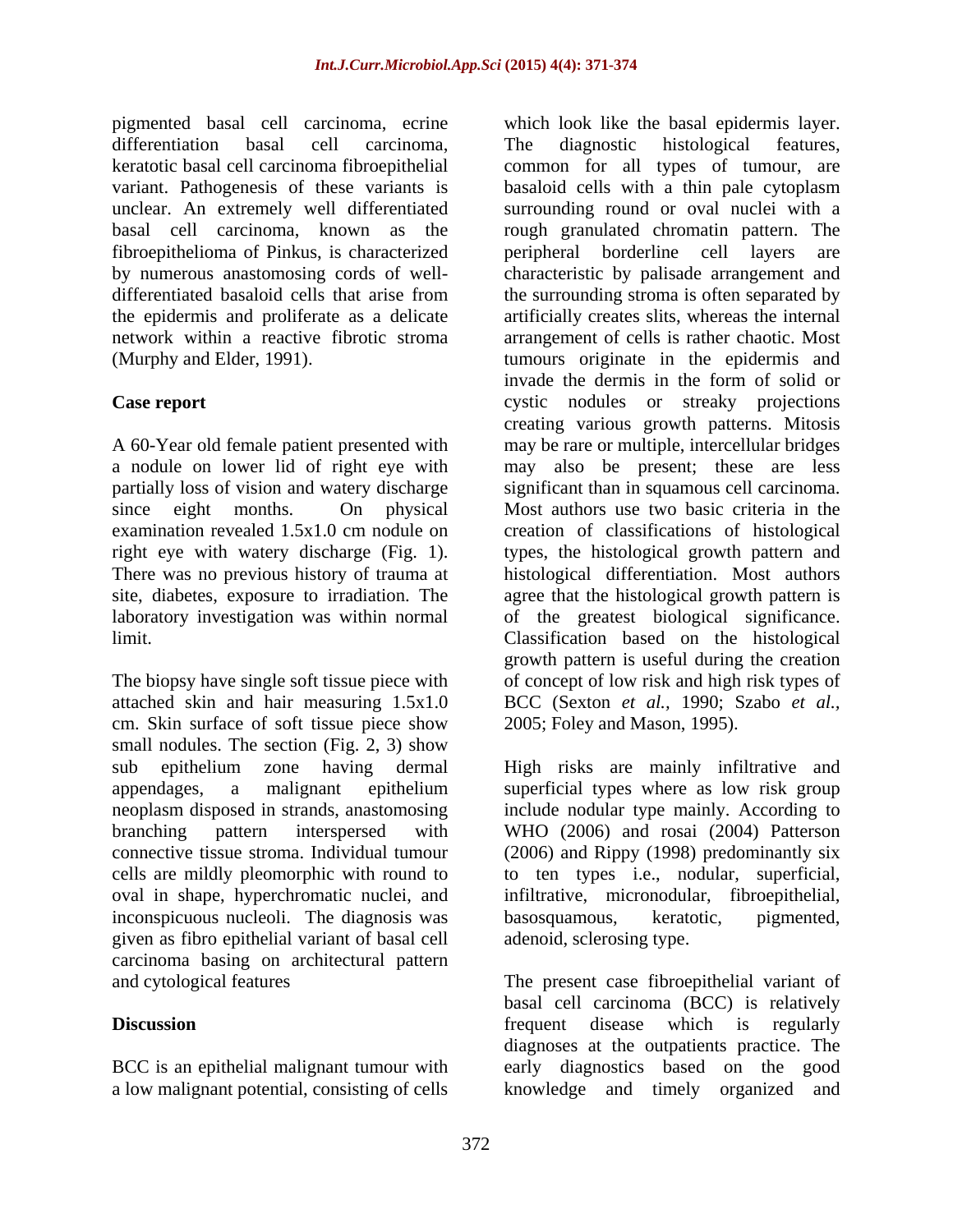adequate treatment is a precondition for **Conclusions** better prognosis. Despite the slow progress<br>and numerous therapeutic methods the BCC and numerous therapeutic methods the BCC Basal cell carcinoma involving lower lid is should not be underestimated. BCC may commonly seen. We present this case destroys the underlying tissues and spread because of its hiatological fibroepithelial metastases. variant.

### **Conclusions**

variant.



### **Fig.1 shows lower lid nodular lesion**

**Fig.2** [ H&E 10 x] shows Anastonosing strands of basal cells with loose fibrous stroma